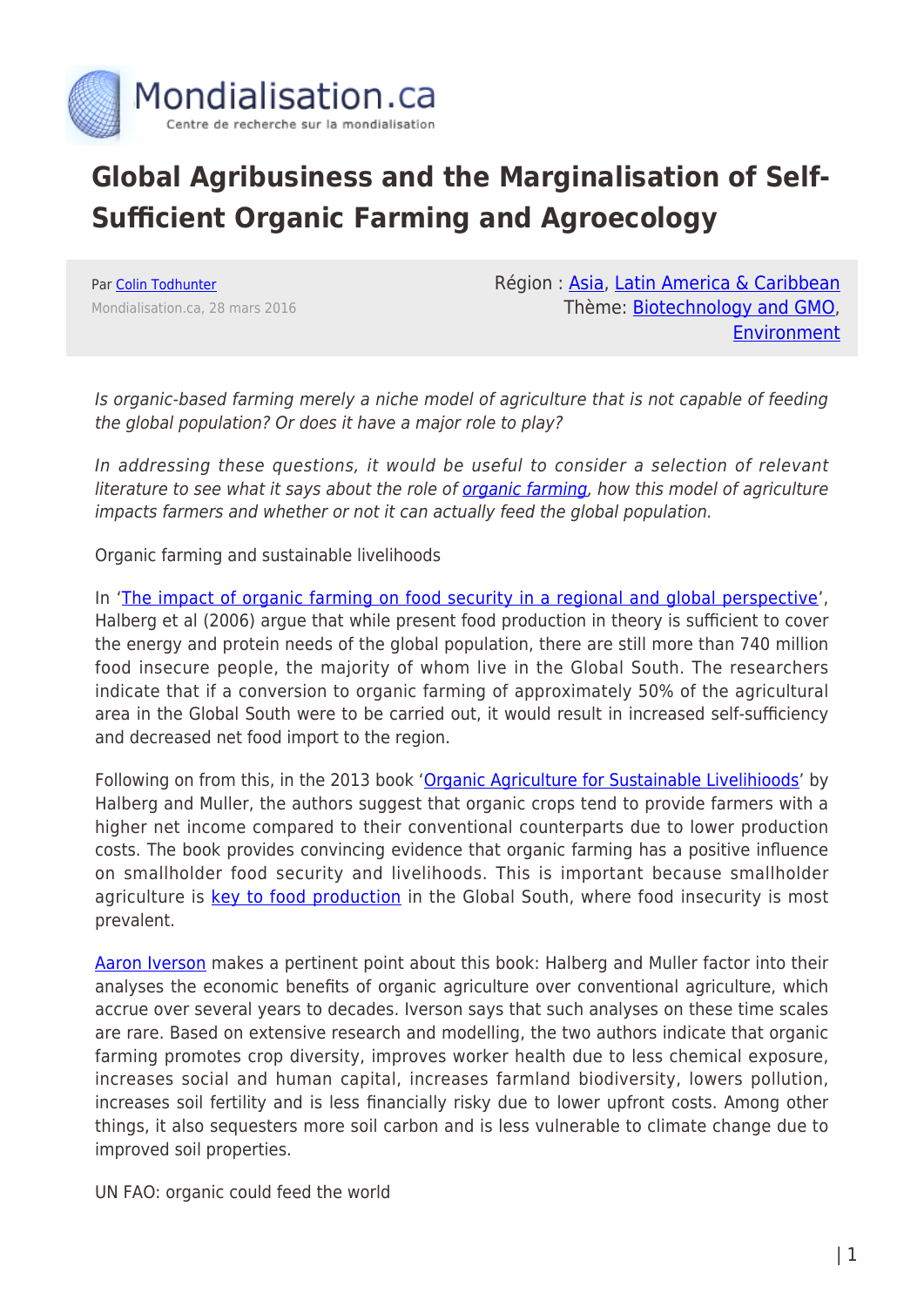In 2007, the UN FAO (Food and Agriculture Organization) [noted](ftp://ftp.fao.org/docrep/fao/meeting/012/ah952e.pdf) that the advantage of organic agriculture is that it relies on fossil-fuel independent and locally-available production assets. Organic models work with natural processes, increase cost-effectiveness and contribute to resilience in the face of climatic stress. The FAO concluded that by managing biodiversity in time (rotations) and space (mixed cropping), organic farmers use their labour and environmental factors to intensify production in a sustainable way and that organic agriculture could break the vicious circle of indebtedness for agricultural inputs, which causes an alarming rate of farmers' suicides.



"Control oil and you control nations; control food and you control the people."

 $-$  Henry Kissinger<br>  $\,$ The FAO recognises that agroecology contributes to improved food self-reliance, the revitalisation of smallholder agriculture and enhanced employment opportunities. It asserts that organic agriculture could produce enough food on a global per capita basis for the current world population but with reduced environmental impact than conventional agriculture.

In a similar vein, although not focusing solely on organic, [Jules Pretty et al](http://www.julespretty.com/wp-content/uploads/2013/09/7.-Pretty-et-al-EST-2006-Vol-40-4-pp-1114-19.pdf) note that sustainable, resource-conserving agriculture has the potential to significantly increase yields. It also improves nutrition, food security and crop diversity (contrast this with what **Daniel Miangi says** about the chemical-intensive mono-cropping system and its adverse impact on diet).

UN Special Rapporteur on agroecology and the right to food

Olivier De Schutter, former UN special Rapporteur on the right to food, produced [this](http://www.srfood.org/en/final-report-to-un-human-rights-council) [report](http://www.srfood.org/en/final-report-to-un-human-rights-council) in 2011 that was based on an extensive review of recent scientific literature. He concludes that, by applying [agroecological principles](http://www.uvm.edu/%7Eagroecol/MendezVEEtAl_AgroecologyTransdisiplinaryPARApproach_13.pdf) to the design of democratically controlled agricultural systems, we can help to put an end to food crises and address climate-change and poverty challenges. He is not the only one who asserts organic farming is better suited to addressing climate-related challenges. [This](http://www.agriculturejournal.org/volume1number1/organic-farming-as-a-climate-change-adaptation-and-mitigation-strategy/) peer-reviewed paper also argues that organic is a « concrete and sustainable option » for adapting to climate change and variability.

De Schutter argues that agroecological approaches could address food needs in critical regions and could double food production in 10 years.

His report focussed on regions like Africa and South East Asia and showed an average crop yield increase of 80% in 57 developing countries, with an average increase of 116% for all African projects. Recent projects conducted in 20 African countries demonstrated a doubling of crop yields over a period of 3-10 years. However, De Schutter notes insufficient backing for organic-based farming seriously hinders progress.

And this last point should not be understated. For instance, the success of the green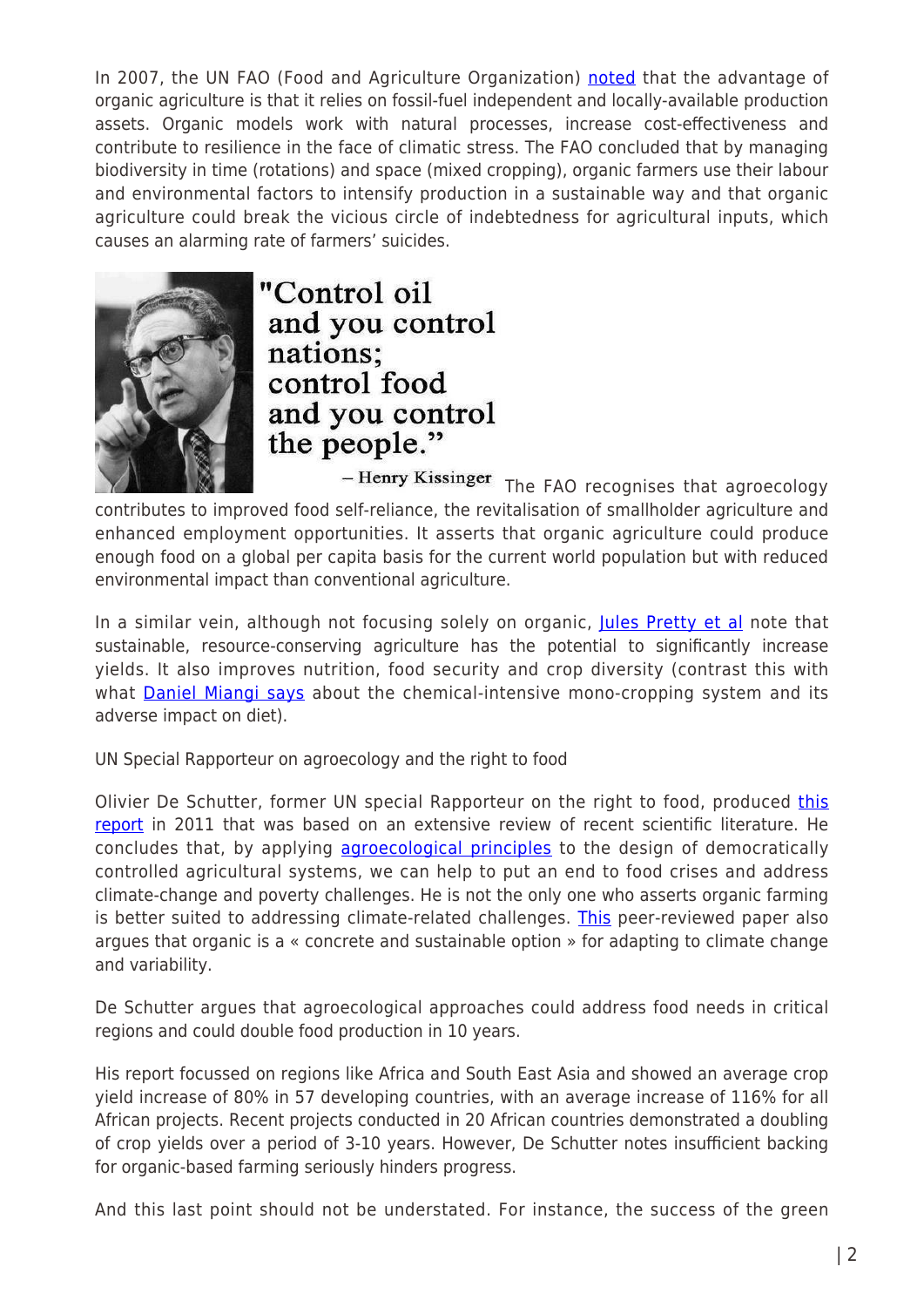revolution is often touted, but how can we really evaluate it? If alternatives had been invested in to the same extent, if similar powerful and influential interests had invested in organic-based models, would we now not be pointing to the runaway successes of organicbased farming and, importantly, without the massive external costs of a polluted environment, less diverse diets, degraded soils and nutrient deficient food, ill health and so on?

And if green revolution technology and thinking had not been [wedded to and fuelled and](http://www.theecologist.org/essays/2987404/feeding_the_bank_balance_gmos_development_and_the_politics_of_happiness.html) [driven by powerful commercial and geopolitical interests,](http://www.theecologist.org/essays/2987404/feeding_the_bank_balance_gmos_development_and_the_politics_of_happiness.html) would it not have been employed more judiciously [to serve farmers and the public better?](http://histphil.org/2016/01/04/was-the-green-revolution-a-humanitarian-undertaking/)

UNCTAD: better incomes and food availability

In 2012, the Deputy Secretary General of the UN Conference on Trade and Development (UNCTAD), [Petko Draganov,](http://unctad.org/en/pages/PressRelease.aspx?OriginalVersionID=71) during the opening of the 2nd African Organic Conference in the Zambian capital, Lusaka, stated:

"Organic agriculture can offer an impressive array of food security, economic, environmental, and health benefits for developing countries, including in Africa."



environment, farmers' incomes, markets and employment.

He went on to state that expanding Africa's shift towards organic farming will have beneficial effects on the continent's nutritional needs, the

[According to UNCTAD,](http://unctad.org/en/Docs/ditcted200512ch3p1_en.pdf) organic agriculture can increase farm yields markedly and help farmers receive higher prices for their produce, which sells at a premium. The method also helps create jobs in rural areas.

A [meta analysis](http://unctad.org/en/docs/ditcted200715_en.pdf) conducted by UNEP-UNCTAD (2008) assessed 114 cases in Africa. In Kenya, maize yields increased by 71% and bean yields by 158%. Increased diversity in food crops available to farmers resulted in more varied diets and thus improved nutrition. The 114 projects covered 2 million hectares and 1.9 million farmers showing a 116% higher average crop yield on average for all African projects and 128 higher for the projects in East Africa. The UN agencies concluded that organic agriculture can be more conducive to food security in Africa than most conventional production systems and that it is more likely to be sustainable in the long term. These projects increased food availability for local people and gave the farmers involved higher incomes.

IAASTD recommends agroecology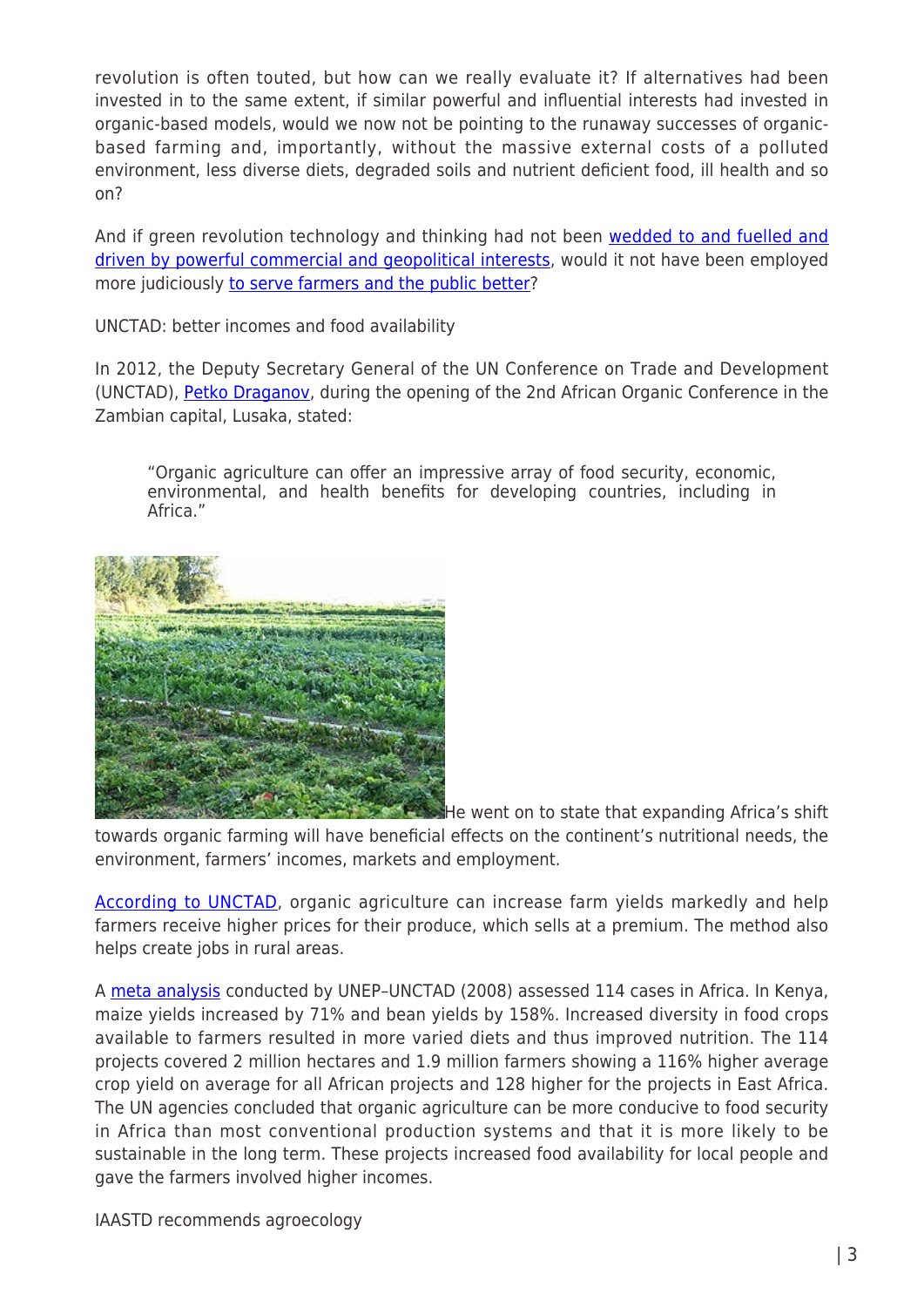The [IAASTD peer-reviewed report](https://www.mondialisation.ca/javascript:void(0)), produced by 400 scientists and supported by 60 countries, recommends agroecology to maintain and increase the productivity of global agriculture. It cites the largest study of sustainable agriculture in the Global South, which analysed 286 projects covering 37 million hectares in 57 countries, and found that on average crop yields increased by 79% (the study by Pretty et al, referred to earlier – which includes 'resource conserving' non-organic conventional approaches).

The purpose of listing these reports is to show that there is enough evidence to demonstrate that organic-based approaches are vital for guaranteeing food security, rural development, better nutrition and sustainability, especially in the Global South.

## The Cuban model

Aside from the evidence provided above, there are numerous other studies which testify to the efficacy of organic farming: for example, there are reports/studies from the [Rodale](http://rodaleinstitute.org/assets/FSTbooklet.pdf) [Institute](http://rodaleinstitute.org/assets/FSTbooklet.pdf), [Oakland Institute,](http://www.oaklandinstitute.org/agroecology-case-studies) [Women's Collective of Tamil Nadu,](http://www.theecologist.org/Interviews/2985620/agroecology_leading_the_fight_against_indias_green_revolution.html) [Newcastle University,](http://www.ncl.ac.uk/press/news/2015/10/organicvsnon-organicfood/) UN [Green Economy Initiative](http://www.unep.org/greeneconomy/SuccessStories/OrganicagricultureinUganda/tabid/29866) and [Washington State University.](http://www.euractiv.com/section/agriculture-food/news/organic-farmers-could-feed-the-world/) We also need look no further than [the results](http://www.fao.org/fileadmin/user_upload/agn/pdf/FAO-expert-meeting-submission-Bezner-Kerr-et-al-ver4-2_FAO_comments_doc.pdf) of organic-based farming in Malawi. Organic approaches have also enhanced farmers' livelihoods [in India](http://orgprints.org/11634/1/11634.pdf) and play a key role in [contributing to rural](http://unctad.org/en/docs/ditcted200715_en.pdf) [development](http://unctad.org/en/docs/ditcted200715_en.pdf).

However, if we want to really appreciate what happens when a major widespread shift to organic farming occurs, we need look no further than Cuba.

Cuba is the one country in the world that has made the biggest changes in the shortest time in moving from industrial chemical-intensive agriculture to organic farming.

[Miguel Altieri](https://theconversation.com/cubas-sustainable-agriculture-at-risk-in-u-s-thaw-56773) notes that, due to the difficulties Cuba experienced as a result of the fall of the USSR, it moved towards organic and agroecological techniques in the 1990s. Thousands of oxen replaced tractors that could not function due to lack of petroleum and spare parts. Farmers substituted green manures for chemical fertilizers and artisanally produced biopesticides for insecticides.

Altieri states that from 1996 to 2005, per capita food production in Cuba *[increased by 4.2](ftp://ftp.fao.org/docrep/fao/009/a0800e/a0800e.pdf)* [percent yearly](ftp://ftp.fao.org/docrep/fao/009/a0800e/a0800e.pdf) during a period when production was stagnant across the wider region. In the mid-2000s, the Ministry of Agriculture endorsed the creation of 2,600 new small urban and suburban farms and allowed farming on some three million hectares of unused state lands.

Today Cuba has 383,000 urban farms, covering 50,000 hectares of otherwise unused land and producing more than 1.5 million tons of vegetables. The most productive urban farms yield up to 20 kg of food per square meter, the highest rate in the world, using no synthetic chemicals. Urban farms [supply 50 to 70 percent or more](http://monthlyreview.org/2012/01/01/the-paradox-of-cuban-agriculture/) of all the fresh vegetables consumed in cities such as Havana and Villa Clara.

Altieri and his colleague have [calculated](http://monthlyreview.org/2012/01/01/the-paradox-of-cuban-agriculture/) that if all peasant farms and cooperatives adopted diversified agroecological designs, Cuba would be able to produce enough to feed its population, supply food to the tourist industry and even export some food to help generate foreign currency.

What Cuba has done is a major achievement, as **Garry Leech** argues: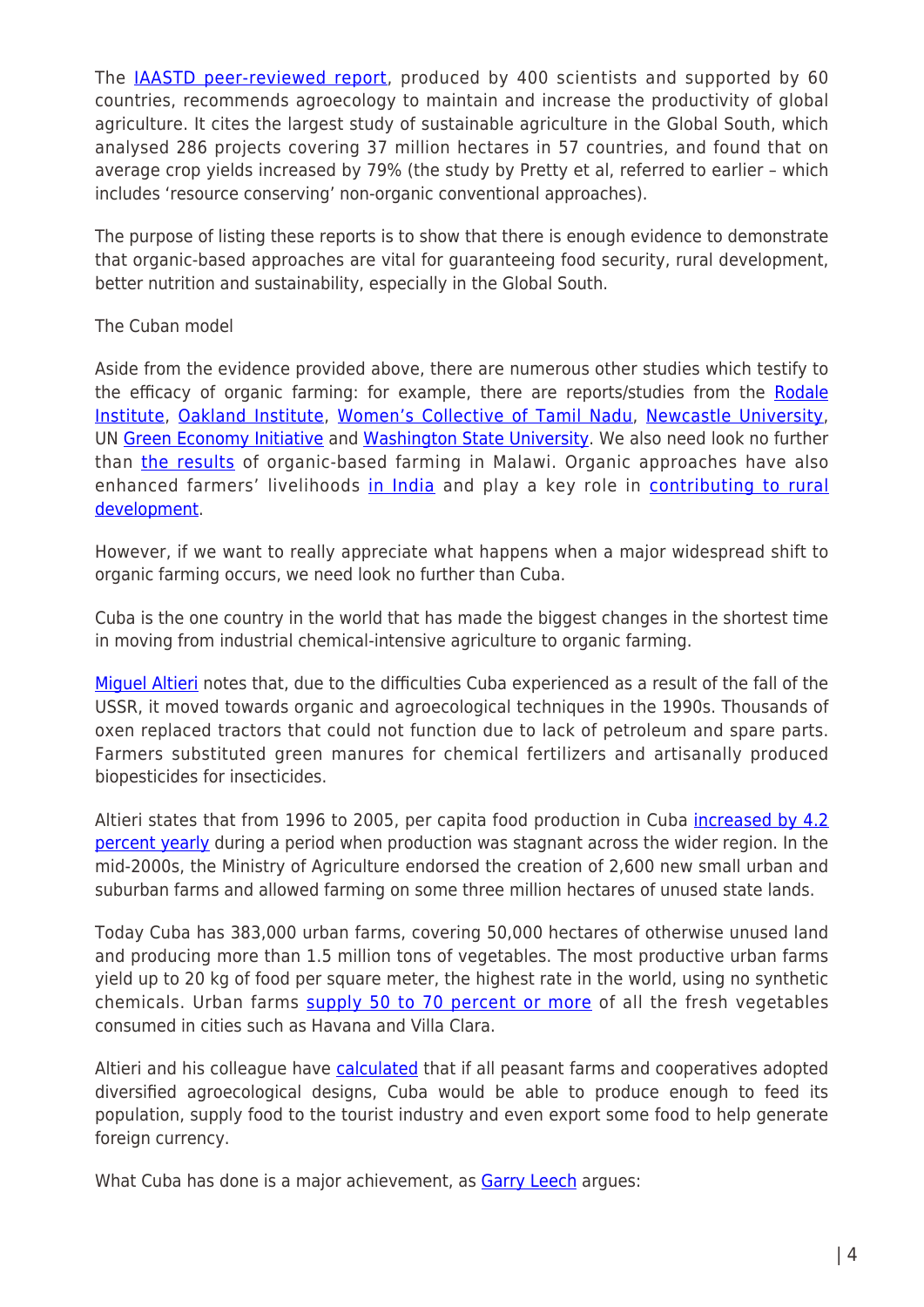« The shift to a more ecologically sustainable agricultural production has resulted in healthy organic food being the most convenient and inexpensive food available to Cubans. Because of the US blockade, processed foods are more expensive and not readily available. This reality stands in stark contrast to that in wealthy capitalist nations such as the United States and Canada where heavily-subsidized agri-businesses flood the market with cheap, unhealthy processed foods while organic alternatives are expensive and more difficult to obtain. The consequence in the United States is high levels of obesity, diabetes and heart disease. »

Cuba shows what can be done (see [how it was done](http://www.counterpunch.org/2013/06/07/cubas-other-revolution) and the dangers it now faces) when the political will exists and what should be done if we are to move away from an unsustainable model of agriculture that creates food insecurity, environmental degradation, bad food and ill health.

## The US model

Contrast this with what NAFTA [did to Mexico.](https://www.grain.org/article/entries/5170-free-trade-and-mexico-s-junk-food-epidemic) Driven by an industrial chemical-intensive US model of food processing, retail and agriculture, the outcome has been bad health, the undermining of food security and the devastation of small farmers and businesses.

Processed junk food ridden with toxins and a **[propped up](http://www.theatlantic.com/health/archive/2012/03/overhauling-the-farm-bill-the-real-beneficiaries-of-subsidies/254422/)** agribusiness sector with subsidies has become a feature of the US chemical-intensive model of agriculture, which has led to all kinds of health and environmental problems in the US, as highlighted [here.](http://naturalsociety.com/34000-pesticides-and-600-chemicals-later-our-food-supply-is-no-better-for-it/)

For Olivier De Schutter, a programme that deals effectively with hunger and malnutrition has to focus on Mexico's small farmers and peasants. They constitute a substantial percentage of the country's poor and are the ones that can best supply both rural and urban populations with nutritious foods.

And the writing is on the wall for places like India too as the [neoliberal invasion](http://www.projectcensored.org/8-kia-the-us-neoliberal-invasion-of-india/) and transnational agribusiness armed with its chemicals (and GMOs) increases its hold over food and agriculture. It is turning out to be [disastrous for Indian farmers,](https://www.grain.org/bulletin_board/entries/4993-agriculture-in-terrible-crisis-indian-farmers-are-struggling-to-survive) the [environment](http://link.springer.com/article/10.1023/B:EMAS.0000038197.76047.83) and the **health of the public** (see this **too**).

In the meantime, supporters of the unhealthy, unsustainable, industrialised petro-chemical model of agriculture wish to continue to rip up indigenous agriculture and recast it accordingly. And they attempt to justify this by stating there is no alternative and that organic-based approaches, including a [genuine democratic-participatory movement like](http://www.theecologist.org/essays/2987346/resisting_the_corporate_stranglehold_on_food_and_farming_is_agroecology_enough.html) [agroecology,](http://www.theecologist.org/essays/2987346/resisting_the_corporate_stranglehold_on_food_and_farming_is_agroecology_enough.html) cannot deliver.

Despite places like [Russia](http://www.fwi.co.uk/news/putin-wants-russia-to-become-world-leader-in-organic-food.htm), Cuba and [Sikkim](http://indiatoday.intoday.in/story/sikkim-becomes-the-first-fully-organic-state-of-india/1/573654.html) (India's first fully organic state) are showing the way forward, these supporters would say that, wouldn't they?

From NAFTA and trade agreements like the Knowledge Initiative on Agriculture (India), TTIP and TPP to the ongoing [infiltration of Africa](http://www.globaljustice.org.uk/sites/default/files/files/resources/gated-development-global-justice-now.pdf) by Bill Gates and 'corporate America', they require business as usual: to offer governments strings-attached loans and ensure export cash-crop monocropping takes hold (see [this article](http://www.theguardian.com/environment/1999/jun/19/food.food)from 1999 about India), to make farmers reliant on external inputs, to get them onto a highly profitable but unsustainable GMO[/chemical treadmill](http://www.theecologist.org/blogs_and_comments/commentators/2986062/the_world_must_step_off_the_chemical_farming_treadmill.html) and to incorporate them into an system of globalisation centred on rigged trade, debt traps and the manipulated international 'free' market.